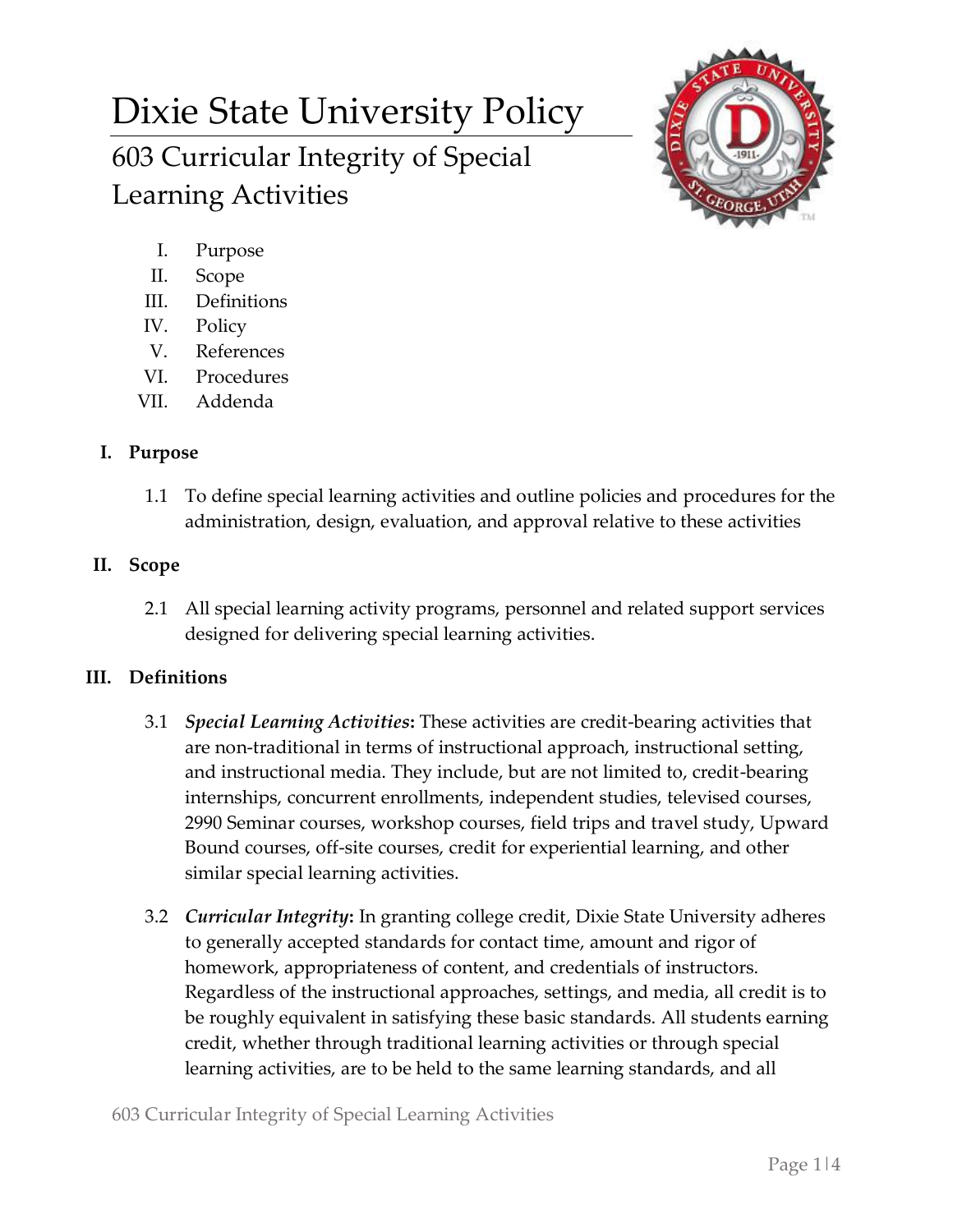instruction is to meet the same standards of quality and rigor.

### **IV. Policy**

- 4.1 Design of Special Learning Activities
- 4.2 Special learning activities must adhere to the following standards, which fulltime faculty representing the discipline addressed by the activity will substantiate and verify through an approval process:
	- 4.2.1 Full-time faculty in the discipline will verify that contact time and student involvement, including homework, will be equivalent to fortyfive hours for each credit granted. In general, these hours will be divided between lecture or in-class participation and homework or outof-class participation, with fifteen hours of in-class participation and thirty hours of out-of-class participation for each credit granted. However, the ratio of in- and out-of-class participation may vary widely.
	- 4.2.2 Full-time faculty in the discipline will verify that the amount and rigor of homework will be equivalent to that required in traditional instructional modes.
		- 4.2.2.1 In general, credit will not be granted for attendance alone, including credit offered for travel-study. All students receiving credit for special learning activities will be required to write a paper or produce a project appropriate to the discipline and credit offered, unless the course credit is for an "activity" course, such as PEHR courses.
	- 4.2.3 Full-time faculty in the discipline will verify that the content of the special learning activity will be appropriate to the discipline and will justify the granting of college credit. This verification may include a review of the proposed textbook, syllabus, learning materials, and exams of the special learning activity.
	- 4.2.4 Full-time faculty in the discipline will verify that all persons who instruct special learning activities will have appropriate academic credentials for that instruction, including academic degrees and teaching experience.
- 4.3 Administration of Special Learning Activities

603 Curricular Integrity of Special Learning Activities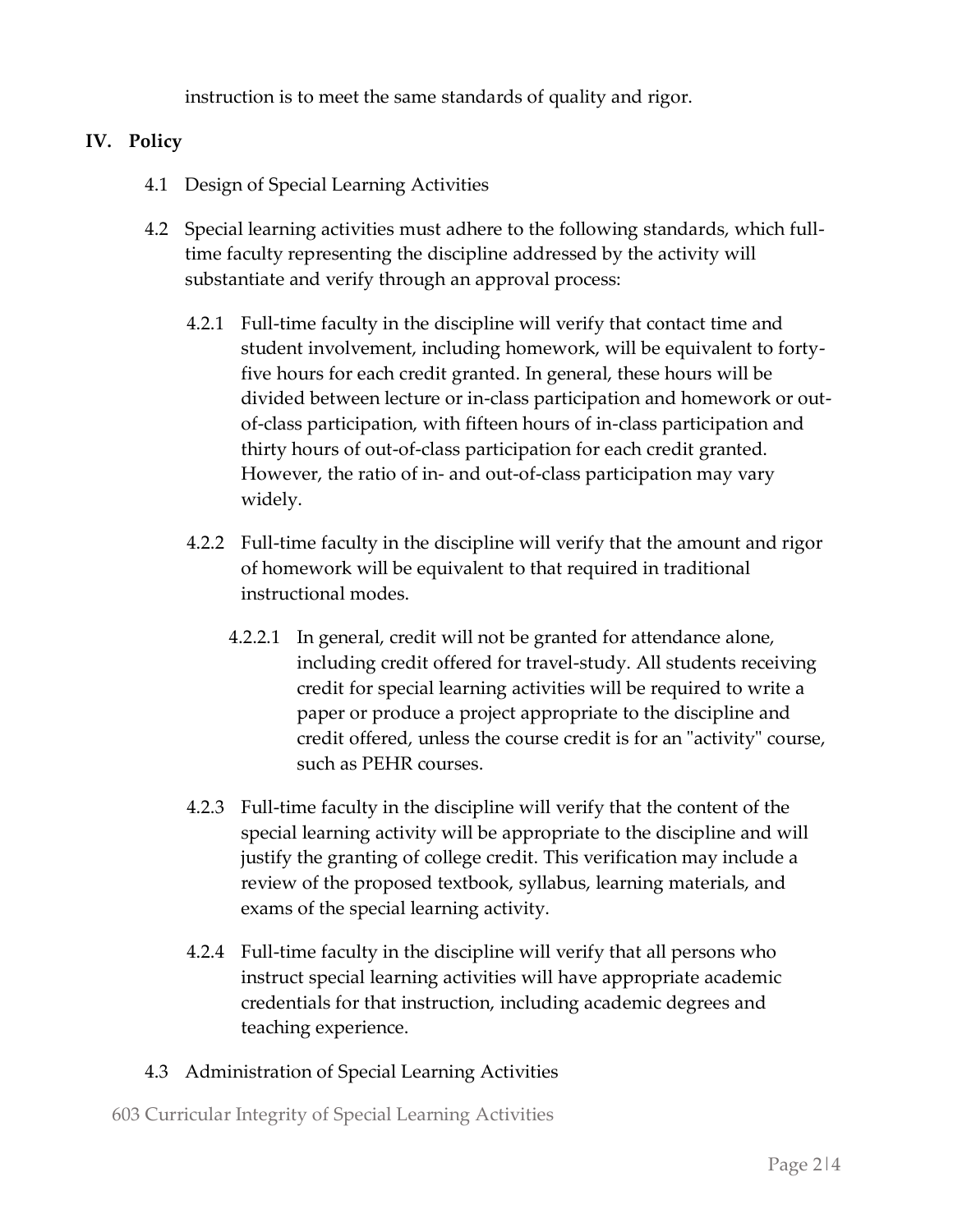- 4.3.1 Credit-bearing special learning activities may be administered through a variety of campus entities; however, the academic dean has final right of assignment, scheduling, and course cancellation to ensure coordination among all types of credit offerings.
- 4.4 Evaluation of Special Learning Activities
	- 4.4.1 The department chair will oversee evaluation of special learning activities. This evaluation may include the following:
	- 4.4.2 An on-site class visit by the chair or other full-time faculty. If this visit requires extensive travel, the evaluator's appropriate travel expenses will be paid by the campus entity offering the special learning activity.
	- 4.4.3 A review of course syllabi and planned learning outcomes.
	- 4.4.4 A review of textbook and other course material.
	- 4.4.5 A review of course exams.
	- 4.4.6 A short evaluation report will be submitted to the academic dean.

#### **V. References**

#### **VI. Procedures**

- 6.1 Procedures for Approval of Special Learning Activities
	- 6.1.1 Full-time faculty representing the appropriate disciplines and fields of work are involved in the design, approval, and evaluation of special learning activities. Before any special learning activity is scheduled and offered, it must be approved through the following steps:
		- 6.1.1.1 The person or entity proposing the special learning activity will write a proposal that describes in detail the proposed contact time and student involvement, amount and rigor of homework, the content, and the credentials of the proposed instructor.
		- 6.1.1.2 The proposal will be forwarded to the department chair, who will review it with full-time faculty in the discipline. If the proposal details meet the faculty's approval, the chair will sign and date the report indicating approval and place the proposal on the Academic Council agenda.